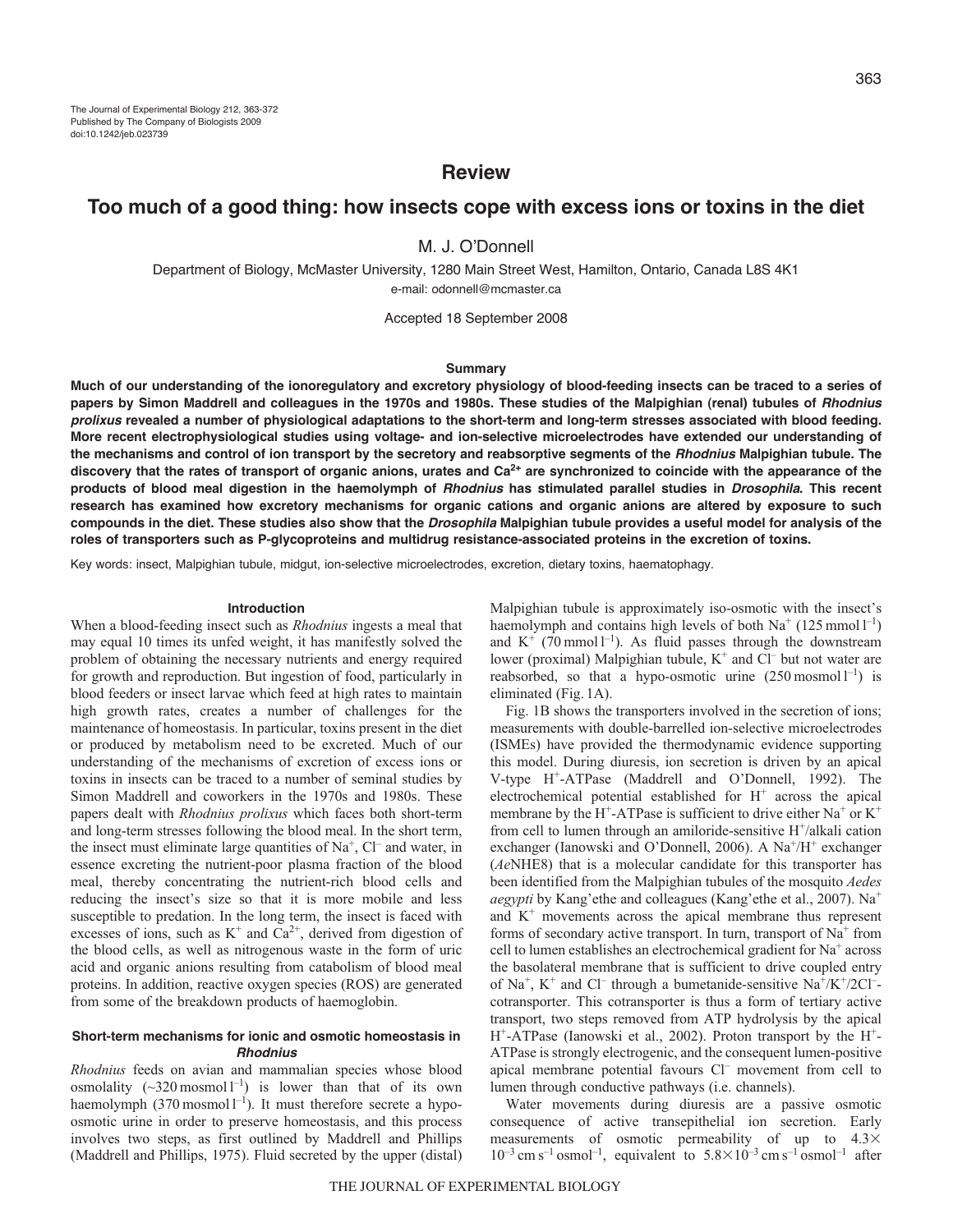

correction for unstirred layer effects (O'Donnell et al., 1982), indicated that osmotic gradients of as little as  $0.7$  mosmol $1<sup>-1</sup>$  across the basolateral membrane and a further 2.6 mosmol  $l^{-1}$  across the apical membrane are sufficient to account for the observed fluid secretion rates (O'Donnell and Maddrell, 1983). Thus, an increase in luminal osmolality of 3.3 mosmol  $l^{-1}$  (=0.7 mosmol  $l^{-1}$ +2.6 mosmol  $\mathfrak{l}^{-1}$ ) is sufficient to account for the observed rates of fluid secretion. This value is within 1% of iso-osmolarity, close to the value (1.3%) actually measured. Osmotic permeability is increased 35% in the upper Malpighian tubule (UMT) by the diuretic factor 5-hydroxytryptamine (5-HT) (O'Donnell et al., 1982), probably as a consequence of the insertion of aquaporins (Martini et al., 2004). Aquaporin functions in insect Malpighian tubules are reviewed by Spring and colleagues in this review volume (Spring et al., 2009).

It is worth emphasizing the very high rates of fluid and ion secretion by the UMTs of *Rhodnius* during diuresis. Maddrell (Maddrell, 1991) estimated that each cell secretes its own volume of near iso-osmotic fluid every 10 s. Given that the levels of Cl– in the cell are less than one-third of those in the secreted fluid (Ianowski et al., 2002), rates of transepithelial Cl– secretion are even more impressive, equivalent to exchange of the entire cellular content of Cl– every 2 to 3 s!

The maintenance of  $K^+$  homeostasis during diuresis requires reabsorption of  $K^+$  from the near-equimolar NaCl and KCl secreted by the UMT. Simon Maddrell and John Phillips first demonstrated that reabsorption of KCl is accomplished by the lower Malpighian tubule (LMT) (Maddrell and Phillips, 1975) and that almost all of this reabsorption is accomplished by the lower third of the LMT (Maddrell, 1978). In tubules of fifth instar *Rhodnius*, fluid moves along the LMT at  $0.6$  mm s<sup>-1</sup> (at  $22^{\circ}$ C) and is in contact with the reabsorptive region for less than 10 s. The  $K^+$  concentration falls from 80 mmol  $l^{-1}$  to less than 5 mmol  $l^{-1}$  during this time, meaning that a decline of  $1$  mmol  $l^{-1}$  K<sup>+</sup> takes only 130 ms and a decline in osmolality of 1 mosmol  $l^{-1}$  takes only 80 ms (Maddrell, 1978). Almost no water is reabsorbed during KCl reabsorption. The osmotic permeability  $(P_{os})$  of the upper two-thirds of the LMT is  $3 \times 10^{-3}$  cm s<sup>-1</sup> osmol<sup>-1</sup>, similar to the value of  $4.3 \times$  $10^{-3}$  cm s<sup>-1</sup> osmol<sup>-1</sup> for the UMT. Osmotic permeability ( $P_{\text{os}}$ )

Fig. 1. Schematic diagrams showing (A) the excretory system in Rhodnius prolixus and current models of (B) Na<sup>+</sup>, K<sup>+</sup>, Cl<sup>-</sup> and H<sub>2</sub>O secretion across the upper Malpighian tubule (UMT) and (C) K<sup>+</sup> and  $Cl^-$  reabsorption across the lower Malpighian tubule (LMT).  $P_i$ , inorganic phosphate.

decreases along the lower third of the LMT to  $0.4 \text{ cm s}^{-1} \text{ osmol}^{-1}$ (O'Donnell et al., 1982). Moreover, *P*os declines further over much of the lower third of the LMT in response to 5-HT. *P*os is thus reduced when rates of  $K^+$  and  $Cl^-$  reabsorption are highest, thereby further minimizing water reabsorption and contributing to the production of hypo-osmotic urine.

The importance of rapid  $K^+$  reabsorption by the LMT can be appreciated by considering the consequences of its failure. Given the high rate of fluid secretion by the UMT and the high  $({\sim}80 \text{ mmol } 1^{-1})$  concentration of K<sup>+</sup> in the fluid, the entire haemolymph  $K^+$  content would be lost in  $\leq 60$  s if  $K^+$  was not reabsorbed downstream (Maddrell et al., 1993). It is thus important that the ion reabsorption mechanism of the LMT be activated prior to the onset of fluid and ion secretion by the UMT. The mean time for  $K^+$  reabsorption to reach 50% of the maximum rate in the LMT of fifth instar *Rhodnius* is 2.7 min. By contrast, the UMT does not begin to secrete fluid until 3 min after addition of 5-HT and the mean time for secretion to reach 50% of the maximum rate is 4.1 min (Maddrell et al., 1993).

The transporters involved in  $K^+$  and Cl<sup>–</sup> reabsorption by the LMT differ fundamentally from those involved in the secretion of these ions and  $Na<sup>+</sup>$  by the UMT (Fig. 1C). The results of a variety of pharmacological and ion-substitution experiments suggest the involvement of an omeprazole-sensitive P-type  $H^+/K^+$ -ATPase and a stilbene-insensitive  $Cl^-/HCO_3^-$  exchanger in the apical membrane of the LMT. There are separate conductive pathways (i.e. channels) for both ions in the basolateral membrane (Haley and O'Donnell, 1997; Haley et al., 1997). The effects of changes in bathing saline  $K^+$  and Cl<sup>-</sup> indicate that as much as 61% of the membrane potential is attributable to a  $CI^-$  conductance and  $29\% - 52\%$  is attributable to a  $K^+$  conductance.  $Cl^-$  makes a larger contribution to basolateral membrane potential when the bathing saline  $K^+$  concentration is reduced. A role for basolateral Cl<sup>-</sup> channels is further suggested by the finding that Cl– -dependent changes in basolateral membrane potential and KCl reabsorption are inhibited by Cl– channel blockers such as diphenylamine-2-carboxylate and 5-nitro-2(3 phenylpropylamino) benzoic acid. The effects of a variety of pharmacological agents rule out the involvement of  $K^+/Cl^-$ - or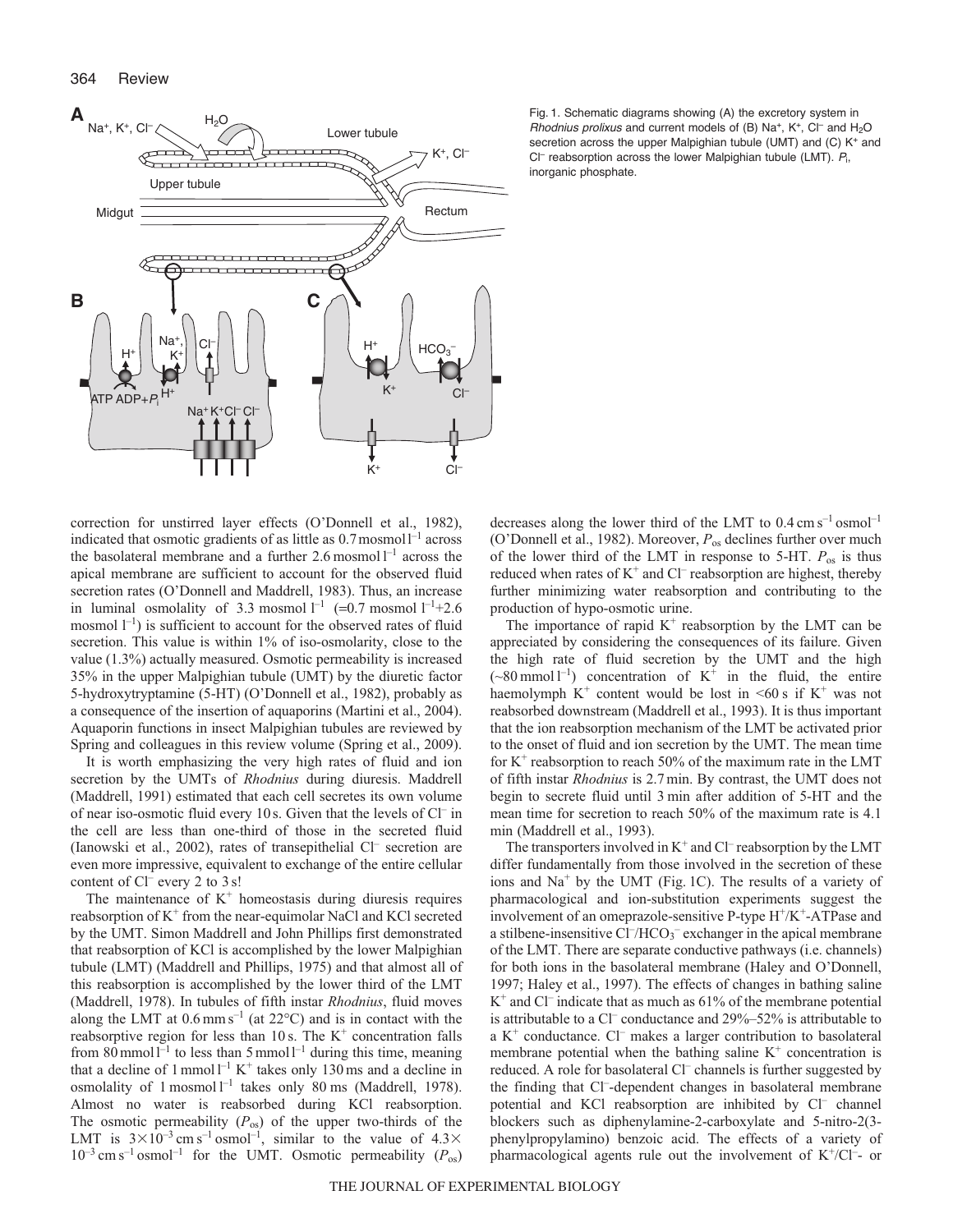Na<sup>+</sup>/K<sup>+</sup>/2Cl<sup>-</sup>-cotransporters in KCl reabsorption. The contribution of basolateral  $K^+$  channels is suggested by the finding that  $K^+$ reabsorption and K<sup>+</sup>-dependent changes in membrane potential are inhibited by the  $K^+$  channel blocker Ba<sup>2+</sup>.

Maintenance of haemolymph  $K^+$  homeostasis during diuresis involves autonomous regulatory mechanisms in the UMT and LMT. As  $K^+$  concentration in the haemolymph declines, the UMT secretes fluid more slowly and less  $K^+$  is secreted. It now appears that the replacement of  $K^+$  by  $Na^+$  in the secreted fluid reflects competition between  $Na^+$  and  $K^+$  for entry into the cell through the bumetanide-sensitive  $Na^+ : K^+ : 2Cl$ -cotransporter in the basolateral membrane (Ianowski et al., 2004). Dose–response curves of secretion rate *versus* bumetanide concentration are identical for tubules bathed in  $K^+$ -free saline and control saline with  $IC_{50}$  values of  $2.6 \times 10^{-6}$  mol  $1^{-1}$  and  $2.9 \times 10^{-6}$  mol  $1^{-1}$ , respectively. Kinetic analyses using double-reciprocal plots of K+ secretion rate *versus* bathing saline  $K^+$  concentration show that increasing  $Na^+$ concentration in the bathing saline increases the Michaelis–Menten parameter  $K_t$  but has no effect on maximum flux,  $J_{\text{max}}$ , consistent with competitive inhibition of  $K^+$  transport by  $Na^+$ . The  $Na<sup>+</sup>/K<sup>+</sup>/2Cl<sup>-</sup>cotransporter thus appears to operate as a bumetanide$ sensitive 2Na<sup>+</sup>/2Cl<sup>-</sup>-cotransporter under some conditions. The net effect of these changes in  $K^+$  secretion by the UMT is that the LMT has more time to reabsorb  $K^+$ , because fluid moves down the lumen more slowly, and that there is less  $K^+$  to reabsorb. In addition, the LMT reabsorbs more  $K^+$  from the lumen as haemolymph  $K^+$ declines, presumably reflecting more favourable gradients for  $K^+$ to move from cell to lumen through the basolateral channels.

## **Long-term threats to homeostasis following the blood meal**

In the days following the blood meal the Malpighian tubules of *Rhodnius* and other blood feeders play important roles in the elimination of the potentially toxic products of blood meal digestion. These include excess  $Ca^{2+}$ , since mammalian blood contains at least 1.5 mmol  $l^{-1}$  Ca<sup>2+</sup> and the blood of avians may contain higher levels, particularly during periods of egg laying.  $K^+$ derived from the breakdown of the blood cells must also be eliminated, albeit slowly. During diuresis, ion transport is dependent almost entirely upon the actions of the V-type H+- ATPase and there is no effect of adding the  $Na^+/K^+$ -ATPase blocker ouabain. In the days following the blood meal, however, a basolateral ouabain-sensitive  $\text{Na}^+\text{/K}^+$ -ATPase enhances the entry of  $K^+$  into the cells at the expense of Na<sup>+</sup>, thus increasing the secretion of  $K^+$  (Maddrell and Overton, 1988). As the protein of the blood meal is broken down to amino acids, both nitrogenous waste and organic anions resulting from the metabolism of aromatic amino acids (Phe, Trp, Tyr) are produced. In addition, both iron and haem derived from the catabolism of haemoglobin in the blood cells contribute to the generation of ROS.

#### **Nitrogenous waste excretion by blood feeders**

Fifth instar *Rhodnius* excretes 1.2 mg of urate per day by 3–4 days after the blood meal, equivalent to more than 14% of unfed body mass per day. Similarly, the tsetse fly *Glossina morsitans* excretes nearly 50% of the dry mass of ingested blood as nitrogenous waste to eliminate surplus nitrogen (Bursell, 1965). Tsetse flies excrete mainly uric acid, but also arginine and histidine. Surprisingly, mosquitoes excrete mostly ammonia (Scaraffia et al., 2005), somewhat at odds with the expectation that terrestrial insects are uricotelic. However, cockroaches have long been known to excrete ammonia as the primary nitrogenous waste (Mullins and Cochran, 1972; Mullins and Cochran, 1973) and it appears that ammonia excretion in many studies of insects may have been underestimated, either because NH3 volatilized from the collected waste, particularly if samples were oven dried, or because dilution of the waste pellets during preparation for analysis was insufficient to release ammonium from the precipitated form (Harrison and Phillips, 1992).

Another surprise is that only 3% of the amino acids derived from the blood meal proteins are used for egg production in the mosquito *Aedes aegypti* (Scaraffia et al., 2005). By contrast, 60% of the amino acids are oxidized to provide energy. Ammonia toxicity from amino acid metabolism is avoided by high rates of ammonia excretion in the faeces but also through the synthesis of glutamine and proline. Ammonia derived from amino acid deamination is temporarily stored in a non-toxic form as proline. The ammonia can subsequently be recovered for excretion and the carbon skeleton used for synthesis of various compounds or for energy production (Goldstrohm et al., 2003). Glutamine plays an important role in shuttling ammonia from the flight muscle to the fat body.

## **Increases in the rates of transport of Ca2+, urate and organic anions after the blood meal**

Simon Maddrell and colleagues were the first to demonstrate that the rates of excretion of  $Ca^{2+}$ , uric acid and organic anions vary with time after the blood meal. Simply put, the insect appears to develop the necessary excretory capacity in response to increases in the levels of these ions in the haemolymph. Although this work was done using *Rhodnius*, the results have broad implications for phytophagous or omnivorous insects, as discussed below in the section on *Drosophila*.

Malpighian tubules isolated from unfed *Rhodnius* secrete organic anions such as para-aminohippurate (PAH) at very low rates. PAH secretion rates rise sharply after feeding, reaching peak values 3–4 days after the ingestion of a blood meal (Fig. 2). The induction is produced by the continued presence in the haemolymph of a product of digestion of a protein rich meal (Maddrell and Gardiner, 1975). A similar pattern is seen for the rates of excretion of uric acid (Fig. 2). Urate secretion increases dramatically in isolated tubules dissected from animals 2–3 days after feeding. Injection into the haemolymph of an amount of urate equivalent to the amount eliminated in 2 h is sufficient to induce a doubling of the rate of urate transport by the Malpighian tubules. *In vitro* experiments with the tsetse fly *Glossina* suggest that increases in the rates of urate secretion may be a direct response of the tubule cells to an increase in urate concentration in the surrounding fluid (O'Donnell et al., 1983).

High rates of Ca2+ uptake by isolated tubules of *Rhodnius* also appear to be a response to excess  $Ca^{2+}$  ingested in the blood meal. In this case,  $Ca^{2+}$  is not secreted into the lumen but remains within non-crystalline membrane-bound concretion bodies within the Malpighian tubules (Maddrell et al., 1991). Deposit excretion, rather than secretion into the tubule lumen, may be an adaptation to avoid interference with the transport of water and solutes downstream in the rectum. As for uric acid and organic anions, rates of  $Ca^{2+}$  uptake peak 3–4 days after the blood meal at a value 7 times that of unfed insects and rates remain elevated for 9 days.

#### **ROS in blood feeders**

Blood feeders are exposed to high levels of haem during hydrolysis of host haemoglobin in the gut. Degradation of haem by haem oxygenase produces iron, CO and biliverdin. Both iron and haem can lead to the formation of ROS, which can damage a variety of biological molecules. Although biliverdin has antioxidant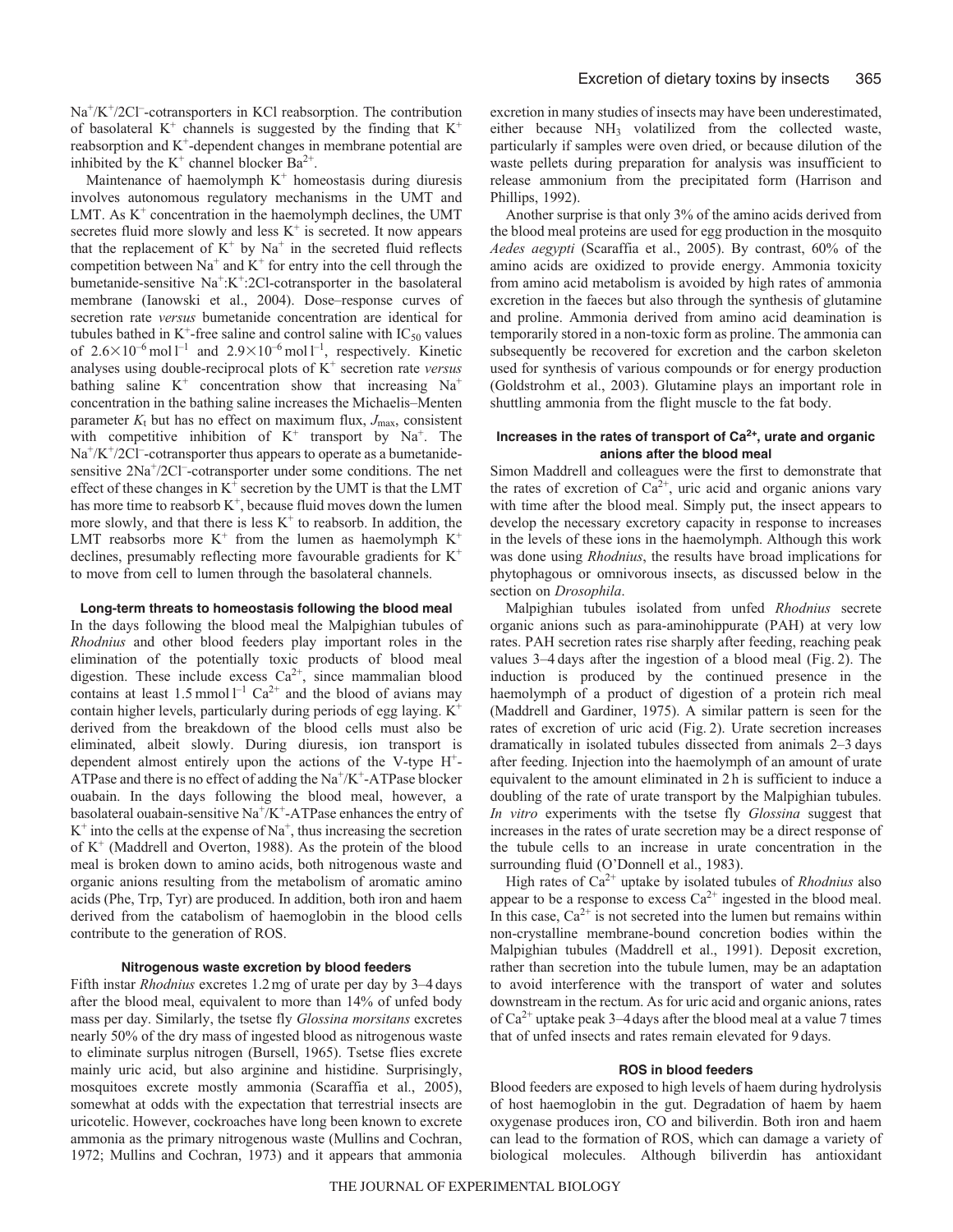

Fig. 2. Rates of urate and para-aminohippurate (PAH) transport by isolated Malpighian tubules of fifth instar Rhodnius prolixus at the times indicated after the blood meal on day 0 (A) or day 20 (B). Data replotted from Maddrell and Gardiner and from O'Donnell et al. (Maddrell and Gardiner, 1975; O'Donnell et al., 1983).

properties it must be excreted to avoid cytotoxicity (Graca-Souza et al., 2006). The precise role of CO derived from haem in bloodfeeding arthropods is unknown, although Graca-Souza and colleagues speculate that it may act in an immunomodulatory capacity, preventing an excessive immune response to the haem derived from digestion of the host's blood (Graca-Souza et al., 2006). There are multiple pathways that lead to the production of ROS from iron and haem. Hydrogen peroxide  $(H_2O_2)$  produced by mitochondria can combine with iron to produce hydroxyl radicals (OH<sup>\*</sup>) *via* the Fenton reaction:  $Fe^{2+} + H_2O_2 \rightarrow Fe^{3+} + OH + OH^*$ . Hydroxyl radicals then enter into a multistep pathway of lipid peroxidation that leads to the production of organic hydroperoxides (ROOH). These, in turn, react with haem-Fe<sup>2+</sup> and haem-Fe<sup>3+</sup> to produce alkoxyl (RO\*) and peroxyl (ROO\*) radicals.

The potential for severe oxidative stress in blood-feeding insects has resulted in the evolution of multiple lines of defence (Graca-Souza et al., 2006). Firstly, insoluble aggregates of haem (such as haemozoin in *Rhodnius*) may form inside the gut. Secondly, antioxidant enzymes such as superoxide dismutase and catalase act to reduce the levels of ROS. Thirdly, haem-binding proteins and ferritins (iron-binding proteins) may minimize the formation of ROS from haem and iron. Lastly, blood feeders such as *Rhodnius* maintain high levels of urate in the haemolymph by balancing the rates of urate formation and excretion. High levels of urate are produced experimentally in response to the injection of haemin (the  $Fe<sup>3+</sup>$  oxidation product of haem) into the haemolymph or exposure

to high ambient  $O_2$  levels. Urate is thus produced in response to oxidative stress and its concentration, up to  $5$  mmol<sup> $1$ –1</sup> *in vivo*, may account for almost all of the free radical scavenging activity (Souza et al., 1997).

## **Excretion of organic cations and organic anions in** *Drosophila* **and other species**

Early studies of the haematophagous species *Rhodnius prolixus* by Simon Maddrell set the stage for current studies on the excretion of dietary toxins by omnivorous and phytophagous insects. Increases in rates of secretion of organic anions by the Malpighian tubules of *Rhodnius* are a response to the appearance in the haemolymph of the products of protein digestion. By contrast, secretion rates of alkaloids such as nicotine, atropine and morphine are unaffected by blood feeding and digestion (Maddrell and Gardiner, 1976). Secretion of nicotine by the Malpighian tubules of the tobacco hornworm, *Manduca sexta*, indicated a role for Pglycoprotein-like transporters (Gaertner et al., 1998). P-Glycoproteins are the products of expression of multidrug resistance (MDR) genes and have been extensively studied in mammalian tumour cells (Leslie et al., 2005) and in the defence against xenobiotics by aquatic organisms (Bard, 2000). P-Glycoproteins are often implicated in the transport of what are termed type II organic cations (OCs) (Wright and Dantzler, 2004). Whereas type I OCs are relatively small (<400Da) and monovalent, type II OCs are larger (>500 Da) and frequently polyvalent compounds. Endogenous type I OCs include *N*-methylnicotinamide, choline and catecholamines, and exogenous type I OCs include tetraethylammonium and tetrabutylammonium. Endogenous type II OCs include corticosterone and exogenous type II OCs include many alkaloids and quinones.

Organic anions (OAs) are similarly classified as type I or type II. Endogenous organic anions include mono-, di- and tricarboxylates, folates, ascorbate, cyclic nucleotides and the metabolites of the ring-containing amino acids Phe, Trp and Tyr. Exogenous OAs include fluorescein, para-aminohippuric acid, salicylate, herbicides such as 2,4-D and metabolites of insecticides such as malathion. Transport of type I OAs by insect Malpighian tubules is strongly Na<sup>+</sup> dependent (Linton and O'Donnell, 2000; Ruiz-Sanchez and O'Donnell, 2007a), whereas transport of type II OAs such as Texas Red and methotrexate is sodium independent and appears to involve transporters which are similar to multidrug resistance-associated protein 2 (MRP2). MRP2-like transporters have been identified in the Malpighian tubules of cockroaches, crickets and fruit flies (Karnaky et al., 2003; Leader and O'Donnell, 2005; O'Donnell and Leader, 2006).

## **Methods for analysis of toxin transport in insects**

The small size of insects has necessitated the modification or development of micro methods for measuring the concentrations of toxins, including some organic anions and organic cations, in cells, fluid samples or the unstirred layer near the surface of isolated tissues such as the gut and the Malpighian tubules. Specifically, those methods that have had the greatest impact are: radio- and fluorescence-labelled probes, ISMEs and the scanning ion-selective electrode technique (SIET). These will be addressed in turn in this section.

Radiolabelled probes have long been used to measure the concentration of inorganic ions and organic compounds in fluid samples collected from Malpighian tubules *in vitro* (e.g. Maddrell and Gardiner, 1974). Recently, fluorescent probes and either conventional fluorescence microscopy or confocal laser scanning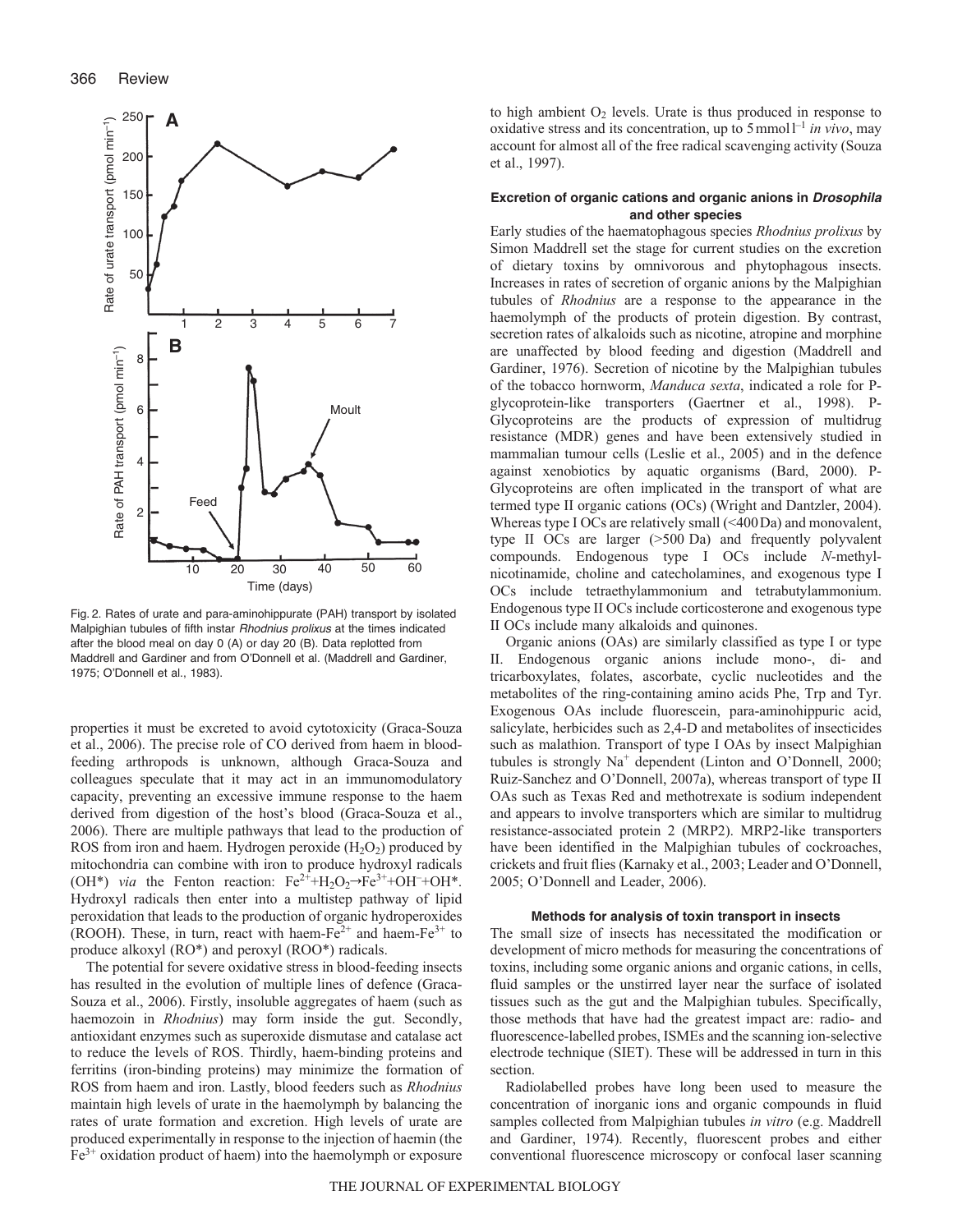microscopy (CLSM) techniques have been developed for use with insect preparations and collected fluid samples (Karnaky et al., 2003; Neufeld et al., 2005; Leader and O'Donnell, 2005).

ISMEs have been used extensively for analysis of physiological ions  $(H^+, Na^+, K^+, Ca^{2+}, Cl^-)$  inside cells of the Malpighian tubules or in samples of secreted fluid (O'Donnell and Maddrell, 1995; Ianowski et al., 2002). More recently, a  $Cd^{2+}$ -selective microelectrode originally developed for analysis of  $Cd^{2+}$  uptake by plant roots (Piñeros et al., 1998) has been applied to the analysis of  $Cd^{2+}$  transport by isolated tissues of the larvae of the midge *Chironomus riparius*, a species known to be extraordinarily tolerant of toxic metals (E. M. Leonard, P. L. Gillis, C. M. Wood and M.J.O'D., unpublished observations). ISMEs have also been used to study transport of the prototypical organic cation tetraethylammonium (TEA) and the organic anion salicylate. In addition, we have applied the non-invasive SIET to measure the fluxes of TEA and salicylate across isolated tissues such as the gut and the Malpighian tubules of insects (Rheault and O'Donnell, 2004; O'Donnell and Rheault, 2005).

SIET exploits ionic concentration gradients created in the unstirred layer by ion transport across cell membranes or epithelial layers (Fig. 3). The microelectrode is positioned by an orthogonal array (*X*, *Y*, *Z*) of computer-controlled stepper motors and is moved between two points at each measurement site. The first point is close (within 5 to  $10 \mu m$ ) of the cell surface and the second point is 30–100 μm farther away, at right-angles to the surface. The voltage difference between the two limits of the microelectrode excursion  $(\Delta V)$  is used to calculate a corresponding concentration difference (Δ*C*) using the electrode calibration curve. The concentration difference is then converted to net flux (molcm<sup>-2</sup> s<sup>-1</sup>) using Fick's Law: *J*=*D*Δ*C*/Δ*X*, where *D* is the diffusion coefficient of the ion of interest and Δ*X* is the excursion distance. SIET is particularly useful for spatial and temporal analysis of ion transport. As discussed below, the role of different segments of the gut and the Malpighian tubules in ion transport can be determined even for small insects such as fruit flies and mosquitoes that are not amenable to the Ussing chamber studies used for gut segments of larger species such as locusts and *Manduca sexta*.

We have also developed methods involving ISMEs to measure the concentrations of ions in the fluid secreted by isolated Malpighian tubules set up in the Ramsay assay (Fig. 4). Transepithelial flux ( $pmol$  min<sup>-1</sup>) for each tubule is calculated as the product of fluid secretion rate  $(nl \min^{-1})$  and ion concentration  $(mmol<sup>-1</sup>)$  determined by the ISME. Multiple droplets can be collected from 20 or more tubules set up in the Ramsay assay.

**Organic cation transport by insect Malpighian tubules and gut** The prototypical organic cation TEA is transported from haemolymph to lumen across the main and lower but not the distal segments of the Malpighian tubules of *Drosophila*. TEA is also transported across the posterior midgut and the ureter, which connects each of the two pairs of Malpighian tubules to the gut (Rheault and O'Donnell, 2004). TEA influx is relatively constant along the length of the main segment  $(\sim 1 \text{ pmol cm}^{-2} \text{ s}^{-1}$  for Malpighian tubules bathed in saline containing  $0.1$  mmol  $1^{-1}$  TEA) and then increases along the LMT, reaching values as high as 6 pmol cm<sup>-2</sup> s<sup>-1</sup> close to the ureter (Fig. 5). The LMT shows the highest area-specific rate of TEA transport and the highest affinity for TEA (i.e. lowest  $K_t$ ), relative to the main segment of the tubule and the posterior midgut (Fig. 6). The main segment nonetheless plays an important role in TEA secretion by virtue of its greater length. TEA influx across the main segment of tubules bathed in



Fig. 3. Non-invasive measurement of ion fluxes by the scanning ionselective electrode technique (SIET). (A) The technique exploits gradients in ion activity within the unstirred layer that are created by ion transport across cells or epithelia. In this example, secretion of tetraethylammonium (TEA) across the epithelium in the direction of the arrows reduces the concentration of TEA close to the epithelial surface relative to that farther away. The size of the labels and the density of the shading correspond to the concentration of TEA. (B) Schematic diagram of equipment used for SIET measurements. The isolated tissue and the ion-selective microelectrode (ISME) are observed through a microscope equipped with a CCD camera. A computer-controlled motion control system drives an orthogonal  $(X, Y, Z)$  array of stepper motors which move the amplifier headstage and attached ISME to sites along the tissue and then at two points orthogonal to the tissue surface, as indicated in A. Voltage differences between the two limits of excursion are recorded by the data acquisition system. Voltage gradients at different sites can be overlaid as vectors on an image of the tissue captured by the frame grabber connected to the CCD camera (as shown in Fig. 5A).

saline containing 0.1 mmol  $l^{-1}$  TEA is equal to 72% of the flux across the whole tubule (main plus lower) (Bijelic and O'Donnell, 2005).

TEA transport by the LMT increases when the basolateral membrane potential  $(V_{bl})$  is hyperpolarized and decreases when  $V_{bl}$ is depolarized, consistent with entry through a potential-dependent mechanism. Importantly, blockade of  $K^+$  channels with Ba<sup>2+</sup> does not block either TEA uptake or the effects of TEA on  $V_{\text{bl}}$ , indicating that electrogenic, carrier-mediated TEA uptake does not occur through  $K^+$  channels (Rheault et al., 2005).

The mechanisms involved in the movement of TEA from cell to lumen across the apical membrane of the tubule are unclear. In vertebrate models of OC transport, exchange of cellular organic cations for luminal  $H^+$  has been proposed (Pritchard and Miller, 1991). The LMT of *Drosophila* acidifies the lumen (O'Donnell and Maddrell, 1995), so OC/H<sup>+</sup> exchange would be a feasible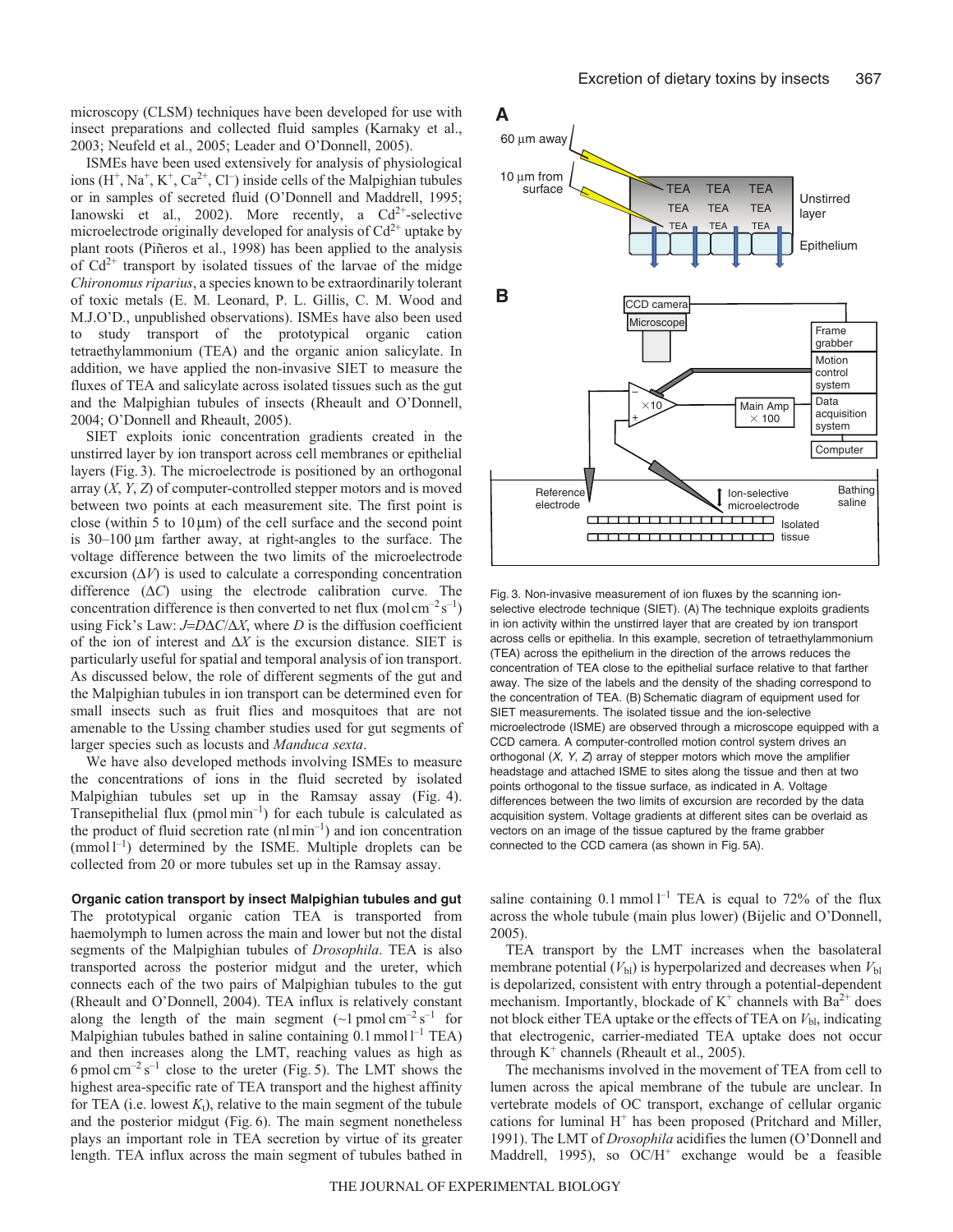mechanism. TEA transport across the LMT is sensitive to the Pglycoprotein inhibitor verapamil, suggesting that a P-glycoproteinlike mechanism may also be involved in secretion of TEA by this segment. By contrast, TEA secretion along the main segment is unaltered by verapamil (Rheault and O'Donnell, 2004).



Fig. 4. Measurement of the concentration of TEA in droplets of fluid secreted by isolated Malpighian tubules in the Ramsay assay. (A) An isolated pair of Drosophila Malpighian tubules is placed in a droplet of bathing saline under paraffin oil. One tubule remains in the saline, and the other is pulled out and wrapped around a stainless steel pin embedded in the Sylgard-line base of a Petri dish. Secreted fluid droplets which form at the ureter, positioned just outside the bathing saline droplet, are collected on glass rods and placed on the bottom of the dish adjacent to calibration droplets containing known concentrations of TEA in Drosophila saline. For each droplet, the potential difference between the TEA-selective microelectrode (TEA ME) and the reference microelectrode (Ref ME) is measured by a high impedance (>10<sup>15</sup> Ω) operational amplifier and recorded on a PC-based data acquisition system. TEA concentration in the secreted droplets is calculated from the voltage difference between the secreted droplet and the calibration droplets, as described by Rheault and O'Donnell (Rheault and O'Donnell, 2004). The tip of the TEA-ME is coated with a solution of ~10% polyvinyl chloride (PVC) in tetrahydrofuran to avoid capillary rise of the paraffin oil into the silanized microelectrode. (B) Photograph showing 20 Drosophila tubules set up in a Ramsay assay in a 55 mm diameter Petri dish. One of the 20 μl bathing droplets is indicated by the white arrow. Each tubule is secured to a black minutien pin anchored in the Sylgard to the right of each bathing saline droplet. Three secreted droplets collected at 30 min intervals are shown within the red ellipse. Reference and TEA-selective microelectrodes (green arrows) are positioned in a bathing saline droplet.

## **Dietary loading with organic cations: effects on mortality and excretion in** *Drosophila*

*Drosophila* larvae are extraordinarily tolerant of diets containing high levels of TEA, as indicated by the  $LC_{50}$  value of 158 mmoll<sup>-1</sup>. TEA concentration in the haemolymph is  $\sim$ 3% of that in the diet over the range  $0-300$  mmol  $l^{-1}$  TEA. Mortality increases if competitive inhibitors of organic cation transporters are also included in the diet: mortality increases from 24% with diets containing 100 mmol  $l^{-1}$  TEA to 83% and 61% when the diet contains  $100$  mmol  $l^{-1}$  TEA and  $10$  mmol  $l^{-1}$  quinidine or 10 mmol  $l^{-1}$  cimetidine, respectively (Bijelic et al., 2005). Mortality in larvae exposed to 10 mmol  $l^{-1}$  quinidine or cimetidine alone is  $<$ 20%.

Feeding *Drosophila* larvae a diet enriched in TEA is associated with dramatic increases in TEA secretion by isolated Malpighian tubules. Acute (24 h) exposure of the larvae to diets containing 50 mmol  $l^{-1}$  or 100 mmol  $l^{-1}$  TEA is correlated with an increase in TEA secretion by isolated tubules of 37% and 77%, respectively (Bijelic et al., 2005). There was no effect on TEA transport by the gut. The effects on the tubules are more pronounced in response to chronic exposure to TEA in the diet. For larvae raised from egg hatching to third instar (~10 days) on a diet containing  $10 \text{ mmol } l^{-1}$ or 50mmoll–1 TEA, secretion of TEA by isolated tubules increases by 114% and 158%, respectively (S. Weerawardane and M.J.O'D., unpublished observations). These findings suggest that even acute exposure to a toxin may result in enhancement of the capacity of the excretory system to eliminate the toxin.

Although TEA transport by the gut does not appear to be altered in response to acute exposure to TEA in the diet, the gut nonetheless plays an important role in the elimination of TEA from the haemolymph. Active, saturable transport of TEA by the posterior midgut and Malpighian tubules can account for much of the observed rate of clearance of TEA from the haemolymph when the diet contains less than  $20 \text{ mmol } l^{-1}$  TEA, corresponding to haemolymph TEA concentrations of  $\sim 0.5$  mmol  $l^{-1}$ . However, for very high concentrations of haemolymph TEA, the combined rates of saturable transport of TEA by the posterior midgut and Malpighian tubules can account for only ~10% of the observed rate of decline in haemolymph TEA levels both in larvae switched from a TEA-rich to a TEA-free diet and after injection of TEA into the haemolymph of animals maintained on TEA-free diet (Bijelic and O'Donnell, 2005). It appears that passive diffusion of TEA from the haemolymph into the gut lumen may augment TEA clearance. Ingestion of TEA-free food not only clears the gut lumen of TEA but also creates a TEA-free compartment into which TEA may diffusive passively from the haemolymph. This raises the possibility that an insect exposed to a toxin such as TEA may be able to clear that toxin from the haemolymph much more rapidly simply by ingesting toxin-free food. The large volume and surface area of the gut in insects, particularly in larvae, may thus allow it to act as a passive sink for toxins.

## **P-Glycoproteins and alkaloid transport in insect Malpighian tubules**

Pharmacological evidence supports the view that nicotine and TEA are transported by different transporters in the Malpighian tubules of insects (Rheault et al., 2006). As noted above, a role for a Pglycoprotein-like transporter for nicotine transport by insect Malpighian tubules was first proposed for the tobacco hornworm *Manduca sexta* by Gaertner and colleagues (Gaertner et al., 1998). In addition to excretion of nicotine to reduce nicotine levels in the haemolymph, sensitive tissues such as the nervous system are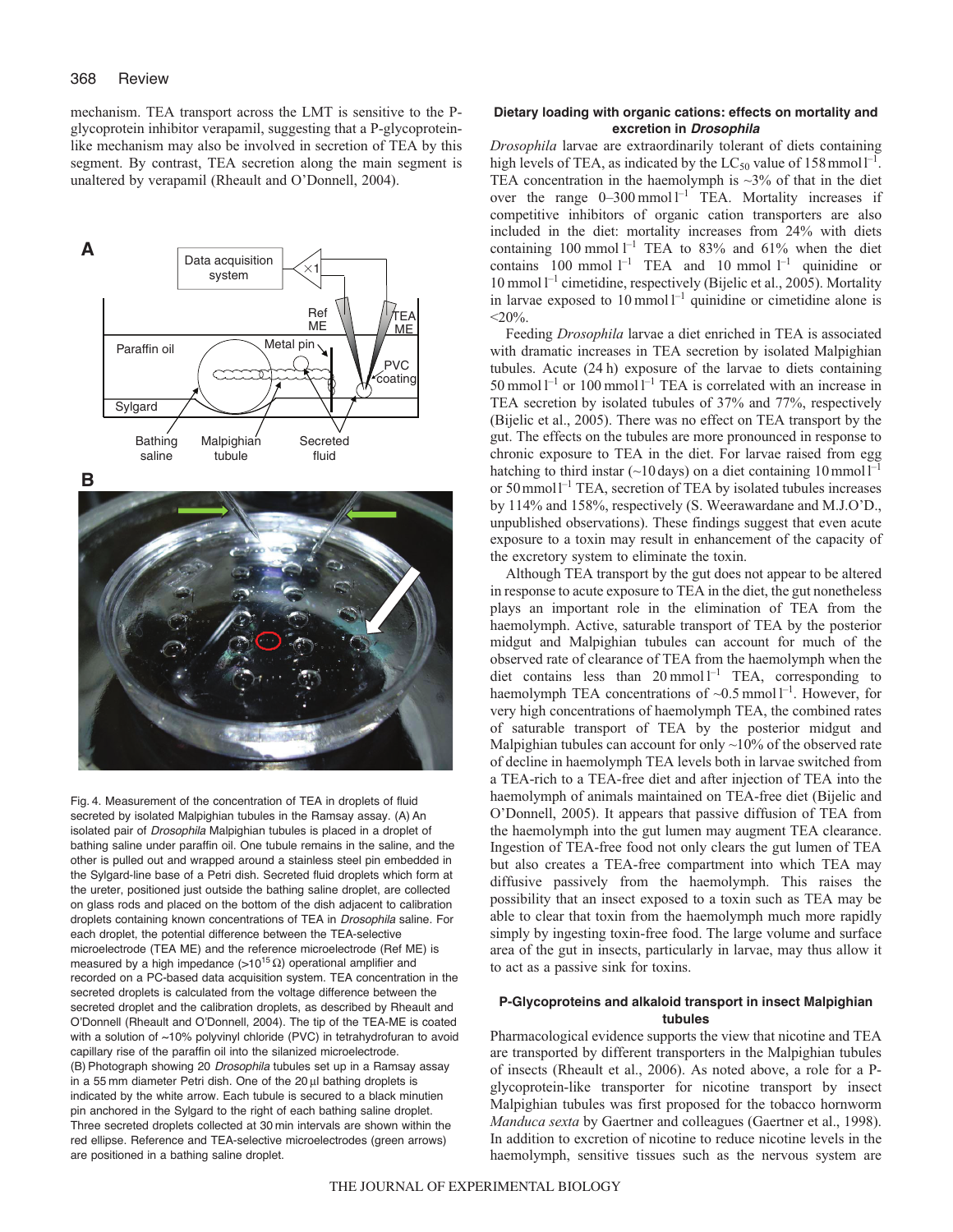

Fig. 5. (A) Representative scan of TEA flux at locations along the secretory main segment of the Malpighian tubule (MT) and the LMT. Tubules were bathed in saline containing 100 μmol  $I^{-1}$  TEA. Part of the other LMT of the pair of tubules and the common ureter are shown. The tip of the TEA-selective microelectrode is located just above the asterisk. At each site, indicated by arrows, the software calculated the TEA-specific signal differences  $(\Delta V; \mu V)$ between the two limits of microelectrode excursion by subtracting the voltage at the outer limit of the excursion from that measured at the inner limit. The length of each arrow corresponds to the magnitude of TEA influx. (B) TEA influx is plotted as a function of distance from the ureter along lower, main and distal segments of the MT. Each point is the mean  $\pm$  s.e.m. of four tubules. Influx of TEA reduces TEA concentration in the unstirred layer adjacent to the surface of the tissue, and the corresponding voltage difference is therefore negative. Distance 0 on the abscissa corresponds to the junction of the ureter and the LMT. Both the differential signal recorded by the TEA-selective microelectrode (right ordinate) and the calculated TEA influx (left ordinate) are shown. Figure is replotted from Rheault and O'Donnell (Rheault and O'Donnell, 2004).

further protected by P-glycoprotein-like transporters in the blood–brain barrier (Murray et al., 1994). Clues to the molecular nature of the P-glycoprotein-like pump have been provided by analysis of *Drosophila*. Three MDR genes (*MDR49*, *MDR50*, *MDR65*) are found in *Drosophila* and there is expression along much of the length of the gut and the Malpighian tubules, again pointing to a significant role for the gut in the transport of Pglycoprotein substrates. MDR expression is enhanced by treatments such heat shock (Tapadia and Lakhotia, 2005).

#### **Secretion of type I organic anions**

Early work by Simon Maddrell and colleagues demonstrated that rates of secretion of organic anions by the Malpighian tubules of *Rhodnius* increase in response to the appearance in the haemolymph of the digestion products of proteins in the days following a blood meal (Maddrell and Gardiner, 1975). This finding set the stage for experiments with other species to test the hypothesis that loading the diet with organic anions modulates the capacity of the excretory organs to eliminate organic anions.

Secretion of PAH is sodium dependent in vertebrate renal tissues, where renal secretion of OAs involves tertiary active transport. The Na<sup>+</sup>/K<sup>+</sup>-ATPase generates a Na<sup>+</sup> gradient favouring entry of  $Na<sup>+</sup>$  into the cell. This  $Na<sup>+</sup>$  gradient is utilized to drive secondary active uptake of dicarboxylic acids such as αketoglutarate into the cell. In turn, cellular  $\alpha$ -ketoglutarate is exchanged for extracellular organic anions such as PAH. Preloading the cells with dicarboxylic acids such as  $\alpha$ -ketoglutarate tends to stimulate uptake of PAH into the cells (*trans*-stimulation), whereas addition of  $\alpha$ -ketoglutarate to the external medium along with PAH reduces PAH uptake into the cells (*cis*-inhibition). Although basolateral uptake of organic anions such as PAH or salicylate is strongly Na<sup>+</sup> dependent in *Drosophila* Malpighian tubules, there is no evidence for *cis*-inhibition or *trans*-stimulation

(Ruiz-Sanchez and O'Donnell, 2006). Current models propose that salicylate entry across the basolateral membrane of *Drosophila* Malpighian tubules involves Na<sup>+</sup>/salicylate-cotransport. This mechanism is sensitive to the organic anion transport inhibitor probenecid, as well as to the monocarboxylic acid transport inhibitor α-cyano-4-hydroxycinnamic acid. Although some monocarboxylate transporters involve cotransport of  $H^+$  with the monocarboxylate and are stimulated by acidic external pH values, there is no effect of pH on salicylate uptake by *Drosophila* tubules over the pH range 5 to 7. We have therefore proposed that a direct coupling of salicylate entry to that of  $Na<sup>+</sup>$  mediates salicylate entry across the basolateral membrane.

Chronic exposure (10 days) of *Drosophila* larvae to dietary salicylate is associated with dramatic effects on fluid and salicylate secretion by isolated Malpighian tubules (Fig. 7). Unexpectedly, there is a 3-fold increase in the basal rate of fluid secretion. This increase appears not to be mediated by the release of diuretic factors into the haemolymph because full responsiveness to first messengers such as the diuretic peptide leucokinin or intracellular second messengers such as cAMP is retained (Ruiz-Sanchez and O'Donnell, 2007b). There are no large changes in the concentration of salicylate in the secreted fluid (Fig. 7B) and the salicylate flux (the product of fluid secretion rate and salicylate concentration in the secreted fluid) increases 3- to 5-fold over the range of 0.05 to  $0.5$  mmol  $l^{-1}$  salicylate in the bathing saline (Fig. 7C).

One consequence of the elevation of fluid secretion rate is that there is less tendency for passive diffusive back-flux of organic anions from the lumen to the haemolymph. Malpighian tubules of *Drosophila* produce very high concentrations of organic anions in the secreted fluid (S) relative to those in the bathing medium (M), so the S/M ratio can exceed 100. It was first pointed out by Simon Maddrell that the Malpighian tubules of *Rhodnius prolixus* are relatively impermeable to organic anions, so there is little diffusion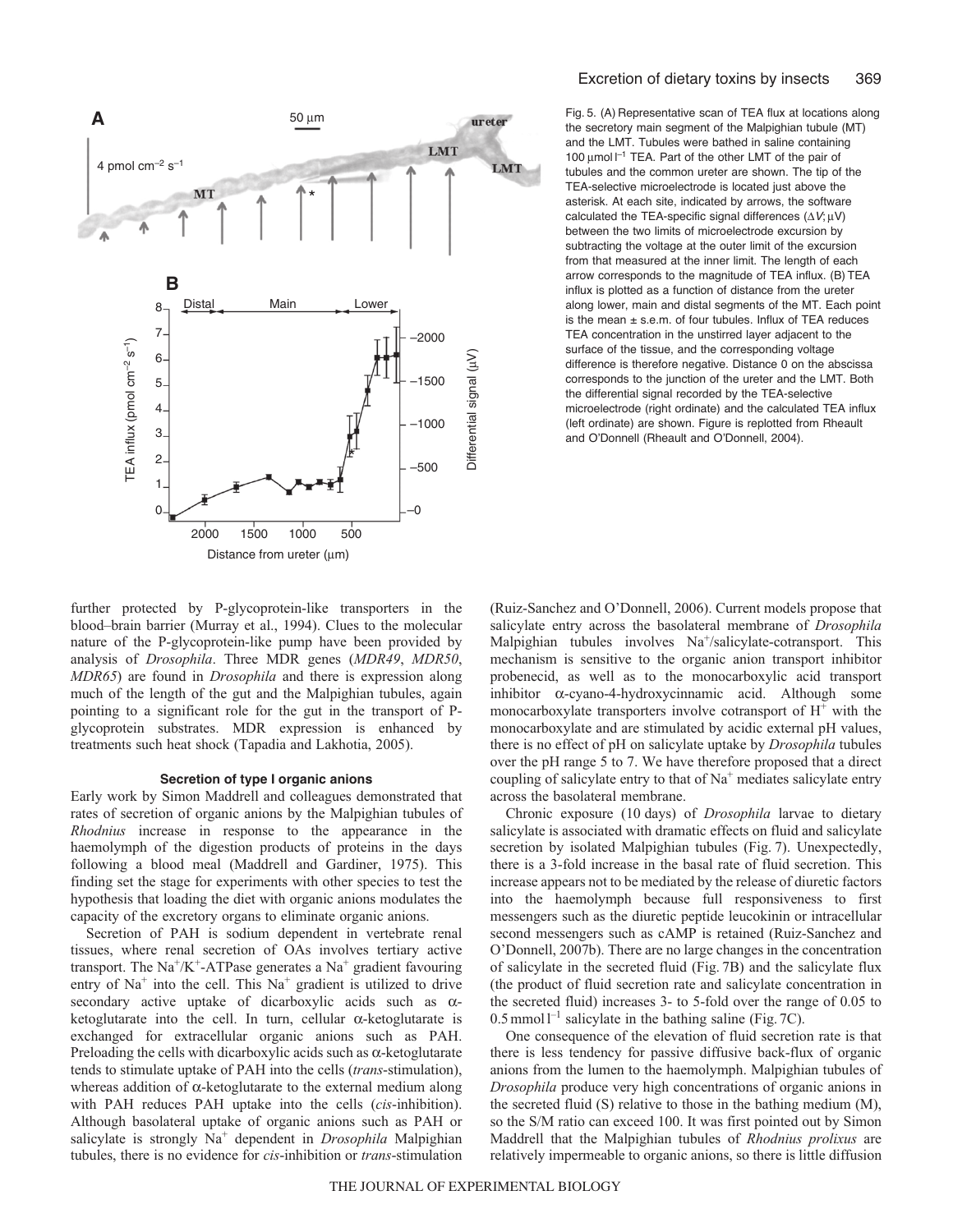

Fig. 6. Plots of TEA influx as a function of bathing saline TEA concentration for (A) the LMT, (B) the main segment and (C) the posterior midgut. Each point is the mean  $\pm$  s.e.m. of N=4–7 preparations. Values for  $J_{\text{max}}$  and  $K_t$ were determined by non-linear regression analysis as described in Rheault and O'Donnell (Rheault and O'Donnell, 2004), from which this figure is taken.

of these molecules back into the cell after transport into the lumen (Maddrell et al., 1974). As consequence, there is little effect of fluid secretion rate on the net secretion of organic anions. By contrast, secretion of organic anions across the relatively 'leaky' tubules of dipterans such as *Calliphora* is strongly dependent upon fluid secretion rate. Dilution of the organic anions in the lumen by high rates of fluid secretion maintains a lower concentration of solutes in the lumen and minimizes diffusive back flux of an actively transported solute down its concentration gradient. Importantly, for Malpighian tubules isolated from *Drosophila* larvae raised on salicylate-enriched diets, the increase in fluid secretion rate will enhance the elimination not just of salicylate but of any toxin which is actively accumulated in the secreted fluid.

#### **MRPs in insect Malpighian tubules**

The MRPs are a group of proteins that appear to be involved in the secretion of compounds such as methotrexate and Texas Red by insect Malpighian tubules. As for P-glycoproteins, MRPs are integral membrane proteins that act as ATP-dependent efflux pumps in tissues such as the gut, kidney, liver and blood–brain



Fig. 7. Effects of chronic exposure of Drosophila larvae to dietary salicylate on (A) fluid secretion rate, (B) salicylate concentration in the secreted fluid and (C) transepithelial flux of salicylate across the main segment of isolated Malpighian tubules set up in the Ramsay assay. Each point represents the mean  $\pm$  s.e.m. of 7-10 tubules. Solid and broken lines indicate the control and experimental group, respectively. Experimental larvae were raised for 10 days on a 10 mmol  $I^{-1}$  salicylate-enriched diet. Control larvae were raised on a salicylate-free diet. Figure replotted from Ruiz-Sanchez and O'Donnell (Ruiz-Sanchez and O'Donnell, 2007b).

barrier. MRPs have extraordinarily broad substrate specificities but are most often associated with the transport of anionic compounds. They also transport some neutral or cationic compounds and also anionic conjugates of amphiphilic compounds with glutathione, glucuronide or sulphate (Bard, 2000).

Evidence for MRP2-like transporters in insect Malpighian tubules was first presented by Karnaky and colleagues (Karnaky et al., 2000; Karnaky et al., 2001; Karnaky et al., 2003) using the fluorescent MRP2 substrate Texas Red (sulphorhodamine 101).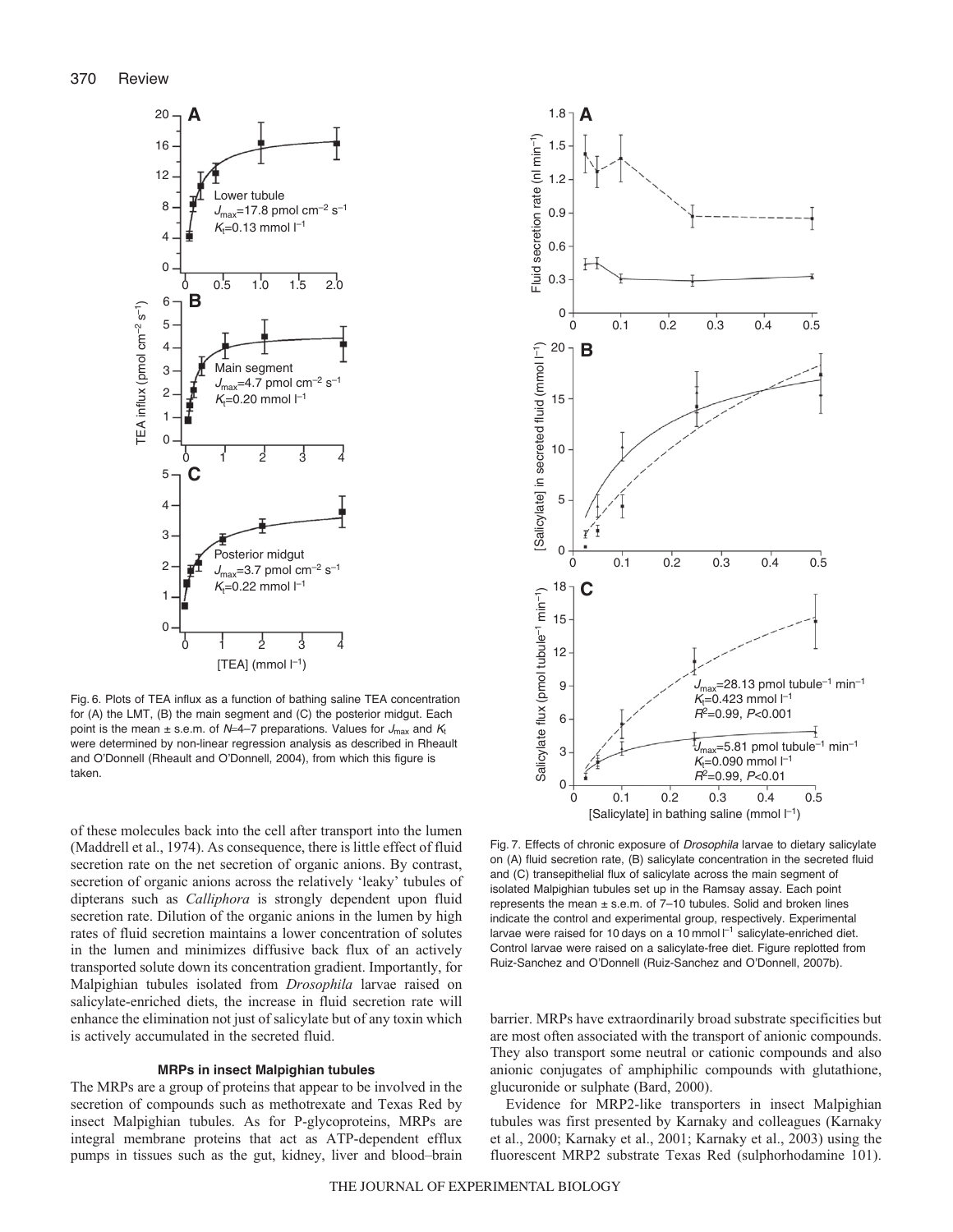Accumulation of Texas Red in the cells and lumen of the cockroach *Periplaneta americana* and the cricket *Acheta domesticus* is ATP dependent and is reduced by the presence of the non-fluorescent MRP2 substrate chlorodinitrobenzene. The presence of MRP2-like transporters in insect Malpighian tubules is further supported by staining of the apical surface of cricket (or cockroach) MTs with an antibody to a sequence of rat MRP2 (Karnaky et al., 2003).

Isolated Malpighian tubules of the cricket *Teleogryllus commodus* accumulate the MRP2 substrate Texas red in the cells and lumen at concentrations up to 20 and 40 times, respectively, those in the bathing medium (Leader and O'Donnell, 2005). However, quantitative CLSM analysis of fluorochrome transport is not practical for some cricket tubules and most *Drosophila* tubules because opaque concretions that can block or interfere with laser light transmission are present in the cells and lumen. Instead, nanolitre samples of fluid secreted by tubules set up in Ramsay assays can be collected in hollow rectangular glass capillaries. Dye concentration in the samples within the optically flat capillaries can then be measured by CLSM and transepithelial dye flux is calculated as the product of the fluid secretion rate (measured in the Ramsay assay) and dye concentration (Leader and O'Donnell, 2005). The latter study also noted that high concentrations of MRP2 substrates such as Texas Red or inhibitors such as MK571 inhibit fluid secretion by isolated Malpighian tubules. It can therefore be difficult to determine from concentration measurements alone whether an observed increase in luminal dye concentration reflects a change in dye transport *per se* or simply a decrease in the rate of fluid secretion. Calculation of dye flux as the product of fluid secretion rate and dye concentration in collected fluid samples thus provides an independent measurement of the non-specific toxicity of transporter substrates or inhibitors.

In *Drosophila* Malpighian tubules, transporters implicated in Texas Red secretion show a 3-fold lower capacity  $(J_{\text{max}}=$  $118$  fmol min<sup>-1</sup> tubule<sup>-1</sup>) but 4-fold higher affinity (*K*<sub>t</sub>=7.1 μmol<sup>1-1</sup>) than the transporters implicated in secretion of the type I organic anion fluorescein  $(J_{\text{max}}=299 \text{ fmol min}^{-1} \text{ tubule}^{-1}, K_{\text{F}}=31.9 \text{µmol}^{-1})$ (Leader and O'Donnell, 2005). Nonetheless, the Malpighian tubules can play an important role in eliminating MRP2 substrates from the haemolymph. For example, Texas Red at a concentration of 20  $\mu$ mol l<sup>-1</sup> can be cleared from the haemolymph in ~6 min in adult *Drosophila* (Leader and O'Donnell, 2005).

#### **Effects of fluid secretion rate on the transport of organic anions and organic cations**

Secretion of MRP2 substrates is enhanced by diuretic factors such as tyramine or their intracellular second messengers such as cAMP or by increasing fluid secretion rates by bathing tubules in hypoosmotic saline. Significant increases in transepithelial flux are seen only when the dye is present at concentrations close to or greater than the Michaelis–Menten parameter  $K_t$  (O'Donnell and Leader, 2006). Regression analysis indicates that 57%–88% of the change in Texas Red flux can be attributed to the change in fluid secretion rate. Tyramine depolarizes the transepithelial potential whereas cAMP produces a hyperpolarization, so the stimulation of dye transport is not dependent upon changes in electrical potential. Nor is there evidence for a direct effect of the stimulants upon MRP2, since dye flux in hyperosmotic saline is associated with a reduction in flux even in the presence of cAMP. Rather, stimulation of Texas Red flux by cAMP or hypo-osmotic saline is an indirect effect, and it is proposed that increases in fluid secretion rate minimize diffusive back flux of the dyes.

A similar relationship is seen for the type I organic anion salicylate; 64% of the change in salicylate secretion in response to stimulation with cAMP, cGMP or leucokinin can be explained on the basis of changes in fluid secretion rate (Ruiz-Sanchez and O'Donnell, 2007a). By contrast, only 7% of the increase in secretion of the organic cation TEA by the Malpighian tubules can be explained on the basis of the increase in fluid secretion rate when the tubules are stimulated with cAMP, cGMP, leucokinin or tyramine (Bijelic and O'Donnell, 2005). For TEA, higher rates of proton transport by the apical V-type H<sup>+</sup>-ATPase in stimulated tubules may enhance the availability of  $H^+$  for a process of TEA/ $H^+$ exchange.

#### **Future research**

The ground-breaking research on Malpighian tubules initiated by Simon Maddrell more than 40 years ago has had far-reaching implications for our current understanding of epithelial transport mechanisms and detoxification in insects. Recent genetic studies have led to the development of extraordinarily useful tools such as FlyAtlas for studies of *Drosophila* Malpighian tubules (Chintapalli et al., 2007). In conjunction with the use of knockouts for specific transporters available through the Vienna Drosophila RNAi Centre, these resources should allow us to identify more clearly which transporters are involved in the elimination of specific toxins. Dow and Davies (Dow and Davies, 2006) have highlighted the abundance of solute transporter genes which are expressed in the tubules. For example, it will be of interest to knock out expression of genes for specific transporters such as *Drosophila* MRP in the tubules and examine the effects on the transport of MRP2 substrates, with a view to determining which transporters are most important.

It will also be important to examine the links between phase I detoxification pathways (such as P450 enzymes), phase II conjugation reactions (such as those mediated by glutathione-Stransferases) and phase III elimination pathways. It will be of interest, in particular, to test the hypothesis that exposure to a toxin leads to a coordinated up regulation of both detoxification pathways and phase III elimination pathways. An understanding of these processes may contribute to the design of novel and environmentally benign control measures for pest species of insect.

Research in the author's laboratory is supported by the Natural Sciences and Engineering Research Council (Canada).

#### **References**

- **Bard, S. M.** (2000). Multixenobiotic resistance as a cellular defense mechanism in aquatic organisms. Aquat. Toxicol. **48**, 357-389.
- **Bijelic, G. and O'Donnell, M. J.** (2005). Diuretic factors and second messengers stimulate secretion of the organic cation TEA by the Malpighian tubules of Drosophila melanogaster. J. Insect Physiol. **51**, 267-275.
- **Bijelic, G., Kim, N. and O'Donnell, M. J.** (2005). Effects of dietary or injected organic cations on larval Drosophila melanogaster: mortality and elimination of tetraethylammonium from the haemolymph. Arch. Insect. Biochem. Physiol. **60**, 93- 103.
- Bursell, E. (1965). Nitrogenous waste products of the tsetse fly, Glossina morsitans. J. Insect Physiol. **11**, 993-1001.
- **Chintapalli, V. R., Wang, J. and Dow, J. A.** (2007). Using FlyAtlas to identify better Drosophila melanogaster models of human disease. Nat. Genet. **39**, 715-720.
- **Dow, J. A. and Davies, S. A.** (2006). The Malpighian tubule: rapid insights from postgenomic biology. J. Insect Physiol. **52**, 365-378.
- **Gaertner, L. S., Murray, C. L. and Morris, C. E.** (1998). Transepithelial transport of nicotine and vinblastine in isolated Malpighian tubules of the tobacco hornworm (Manduca sexta) suggests a P-glycoprotein-like mechanism. J. Exp. Biol. **201**, 2637- 2645.
- **Goldstrohm, D. A., Pennington, J. E. and Wells, M. A.** (2003). The role of
- haemolymph proline as a nitrogen sink during blood meal digestion by the mosquito Aedes aegypti. J. Insect Physiol. **49**, 115-121.
- **Graca-Souza, A. V., Maya-Monteiro, C., Paiva-Silva, G. O., Braz, G. R., Paes, M. C., Sorgine, M. H., Oliveira, M. F. and Oliveira, P. L.** (2006). Adaptations against heme toxicity in blood-feeding arthropods. Insect Biochem. Mol. Biol. **36**, 322-335.